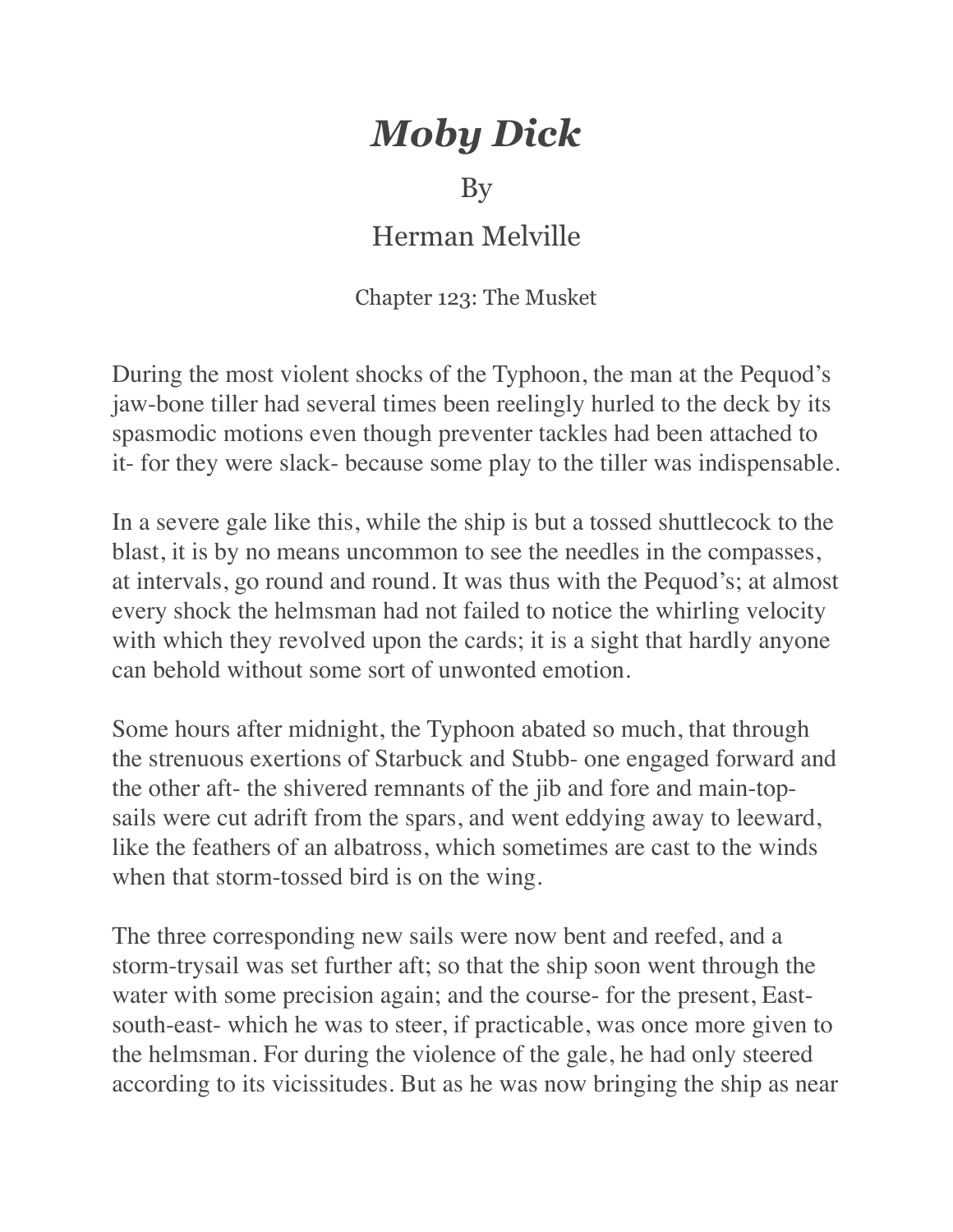her course as possible, watching the compass meanwhile, lo! a good sign! the wind seemed coming round astern; aye, the foul breeze became fair!

Instantly the yards were squared, to the lively song of "Ho! the fair wind! oh-ye-ho cheerly, men!" the crew singing for joy, that so promising an event should so soon have falsified the evil portends preceding it.

In compliance with the standing order of his commander- to report immediately, and at any one of the twenty-four hours, any decided change in the affairs of the deck,- Starbuck had no sooner trimmed the yards to the breeze- however reluctantly and gloomily,- that he mechanically went below to apprise Captain Ahab of the circumstance.

Ere knocking at his state-room, he involuntarily paused before it a moment. The cabin lamp- taking long swings this way and that- was burning fitfully, and casting fitful shadows upon the old man's bolted door,- a thin one, with fixed blinds inserted, in place of upper panels. The isolated subterraneousness of the cabin made a certain humming silence to reign there, though it was hooped round by all the roar of the elements. The loaded muskets in the rack were shiningly revealed, as they stood upright against the forward bulkhead. Starbuck was an honest, upright man; but out of Starbuck's heart, at that instant when he saw the muskets, there strangely evolved an evil thought; but so blent with its neutral or good accompaniments that for the instant he hardly knew it for itself.

"He would have shot me once," he murmured, "yes, there's the very musket that he pointed at me;- that one with the studded lock; let me touch it- lift it. Strange, that I, who have handled so many deadly lances, strange, that I should shake so now. Loaded? I must see. Aye, aye; and powder in the pan;- that's not good. Best spill it?- wait. I'll cure myself of this. I'll hold the musket boldly while I think.- I come to report a fair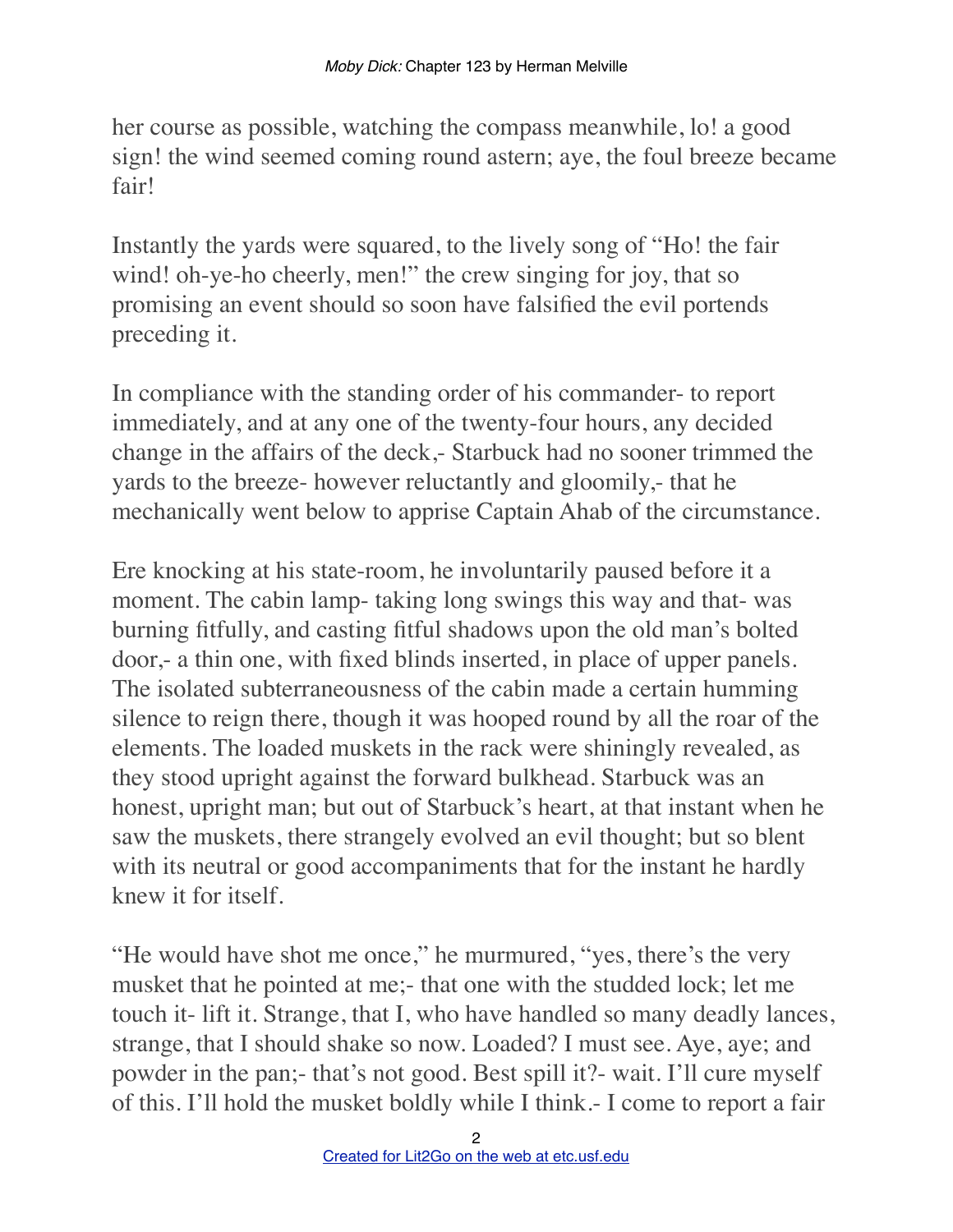wind to him. But how fair? Fair for death and doom,- that's fair for Moby Dick. It's a fair wind that's only fair for that accursed fish.- The very tube he pointed at me!- the very one; this one- I hold it here; he would have killed me with the very thing I handle now.- Aye and he would fain kill all his crew. Does he not say he will not strike his spars to any gale? Has he not dashed his heavenly quadrant? and in these same perilous seas, gropes he not his way by mere dead reckoning of the error-abounding log? and in this very Typhoon, did he not swear that he would have no lightning-rods? But shall this crazed old man be tamely suffered to drag a whole ship's company down to doom with him?- Yes, it would make him the wilful murderer of thirty men and more, if this ship come to any deadly harm; and come to deadly harm, my soul swears this ship will, if Ahab have his way. If, then, he were this instantput aside, that crime would not be his. Ha! is he muttering in his sleep? Yes, just there,- in there, he's sleeping. Sleeping? aye, but still alive, and soon awake again. I can't withstand thee, then, old man. Not reasoning; not remonstrance; not entreaty wilt thou hearken to; all this thou scornest. Flat obedience to thy own flat commands, this is all thou breathest. Aye, and say'st the men have vow'd thy vow; say'st all of us are Ahabs. Great God forbid!- But is there no other way? no lawful way?- Make him a prisoner to be taken home? What! hope to wrest this old man's living power from his own living hands? Only a fool would try it. Say he were pinioned even; knotted all over with ropes and hawsers; chained down to ring-bolts on this cabin floor; he would be more hideous than a caged tiger, then. I could not endure the sight; could not possibly fly his howlings; all comfort, sleep itself, inestimable reason would leave me on the long intolerable voyage. What, then, remains? The land is hundreds of leagues away, and locked Japan the nearest. I stand alone here upon an open sea, with two oceans and a whole continent between me and law.- Aye, aye, 'tis so.- Is heaven a murderer when its lightning strikes a would-be murderer in his bed, tindering sheets and skin together?- And would I be a murderer, then, if"- and slowly, stealthily, and half sideways looking, he placed the loaded musket's end against the door.